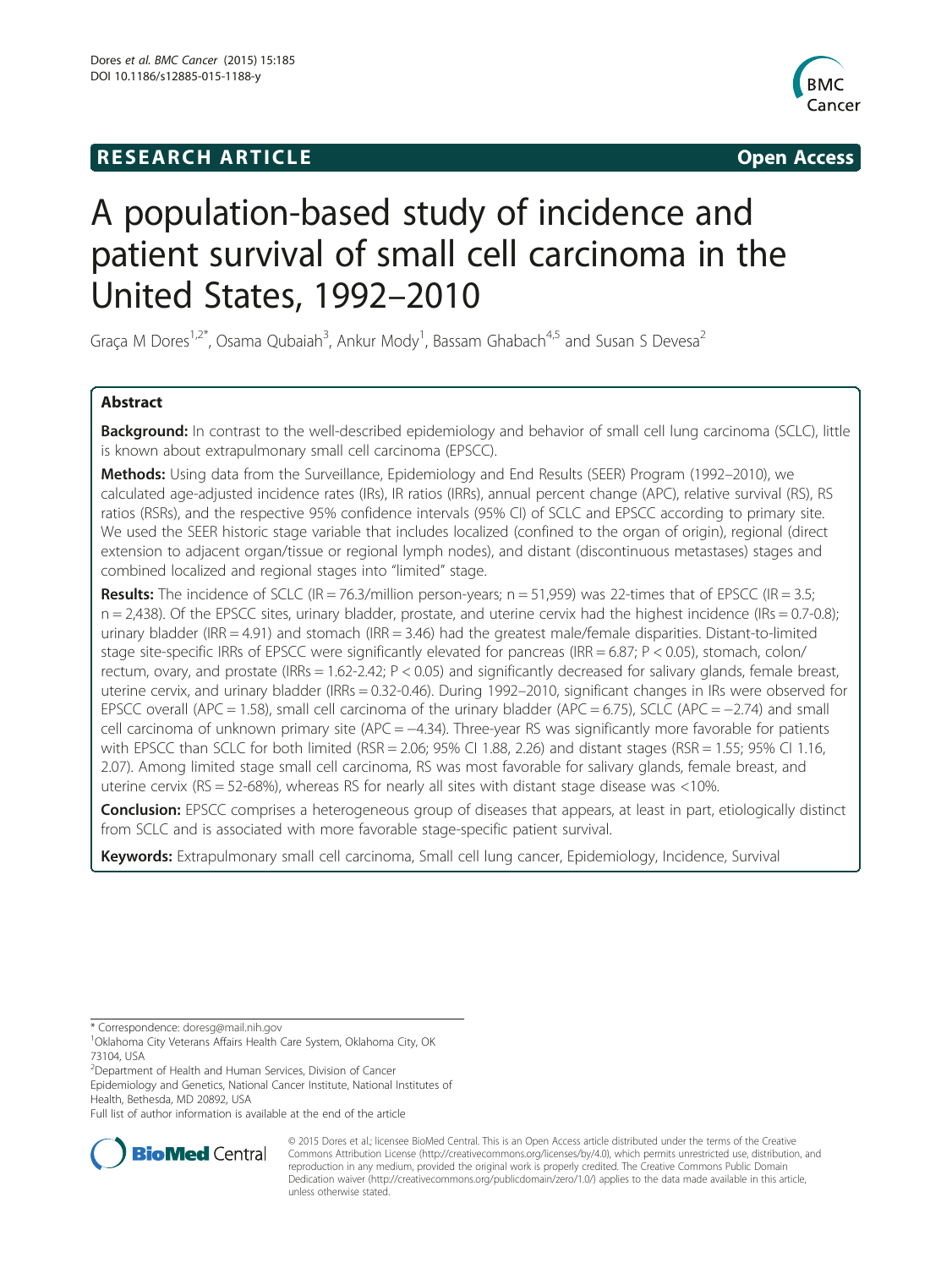#### Background

In the broad spectrum of neuroendocrine tumors, small cell carcinomas comprise the less differentiated tumors associated with aggressive behavior [\[1\]](#page-8-0). Most of what is known regarding the epidemiology of small cell carcinoma is derived from studies of lung cancer. Indeed, of the major lung cancer types, cigarette smoking has been most strongly associated with small cell lung carcinoma (SCLC) [[2,3\]](#page-8-0). Risk factors for extrapulmonary small cell carcinoma (EPSCC) are unknown. While population-based epidemiologic studies of neuroendocrine tumors have considered incidence according to anatomic site, most have excluded small cell histology, based on the assumption that these aggressive, highly fatal tumors are etiologically distinct from their well-differentiated counterparts [\[4-7](#page-8-0)]. Few studies of EPSCC have assessed incidence and patient survival by site [[8,9](#page-8-0)], and although some studies have focused on selected sites [[10](#page-8-0)-[12\]](#page-8-0), to our knowledge, none have been comprehensive in their inclusion of topography while describing site-specific incidence rates and patient survival. To gain insight into the etiology and behavior of small cell carcinoma, we comprehensively assessed SCLC and EPSCC incidence and patient survival using population-based data from the National Cancer Institute's Surveillance, Epidemiology and End Results (SEER) Program.

#### **Methods**

We assessed incidence of small cell carcinoma based on cases diagnosed among residents of 13 cancer registry areas of the SEER (SEER-13) Program during 1992–2010. SEER-13 represents approximately 14% of the population of the U.S. and includes the states of Connecticut, Hawaii, Iowa, New Mexico, and Utah and the areas of Detroit, Michigan; San Francisco, Los Angeles, and San Jose-Monterey, California; Seattle-Puget Sound, Washington; Atlanta and rural Georgia; and the Alaska Native Tumor Registry. The SEER Program classifies histology and topography information according to the International Classification of Diseases for Oncology (ICD-O), and all cases have been recoded to the third edition of ICD-O (ICD-O-3) by the SEER Program [[13\]](#page-8-0).

Using SEER\*Stat, version 8.1.2 ([www.seer.cancer.gov](http://www.seer.cancer.gov)), we calculated incidence rates (IRs), IR ratios (IRRs), and corresponding 95% confidence intervals (CIs) for all cases of microscopically confirmed small cell carcinoma (ICD-O-3 morphology codes 8041–8045) with malignant behavior (ICD-O-3 behavior code/3) according to primary site (topography codes specified in Table [1](#page-2-0)). Overall, 834 cases (1.5% of total) were not microscopically confirmed and were excluded from the study. Malignant tumor, small cell type (8002) was excluded due to being a nonspecific code and potentially including other malignancies characterized by small cells (e.g., malignant melanoma, lymphoma) [[14](#page-8-0)]. All IRs were age-adjusted to the 2000 U.S. standard population and expressed per one million person-years (PY). IRs were assessed according to gender, age, calendar year, and stage. To allow a general overview of stage across primary sites, we used the SEER historic stage variable that includes localized (confined to the organ of origin), regional (direct extension to adjacent organ/tissue or regional lymph nodes), distant (discontinuous metastases), and unspecified stages. We combined localized and regional stages into the category of "limited" stage and maintained the distant stage variable as defined in SEER. Our "limited" and "distant" stage categories are intended to approximate the two-tier SCLC staging systems of the Veterans Administration Lung Study Group and the International Association for the Study of Lung Cancer [\[15\]](#page-8-0).

Age-specific IRs (<15, 15–24, 25–34, 35–44, 45–54, 55–64, 65–74, 75+ years) were calculated and depicted on a log-linear scale as previously described [\[16](#page-8-0)]. Annual percent change (APC) in incidence was calculated using the weighted least squares method. We used the Joinpoint Regression Program (version 4.1.1.3) to assess the best fit for trend data and allowed up to 3 Joinpoints (<http://surveillance.cancer.gov/joinpoint>). Following the SEER Program convention, IRs are not presented for fewer than 16 cases [[17\]](#page-8-0).

Relative survival (RS) for cases diagnosed during 1992– 2010 and followed through 2011 was estimated using the actuarial method in the SEER\*Stat Survival Session. RS is the ratio of the proportion of observed survivors in a cohort of patients to the proportion of expected survivors in a comparable cohort of the general population [[18](#page-8-0)]. We estimated 3-year RS, RS ratios (RSRs), and 95% CIs overall, according to site, stage, gender, age, primary tumor size, and calendar year. To allow comparison with previously published studies describing 5-year survival, we calculated 5-year RS for SCLC and EPSCC (Additional file [1](#page-8-0): Table S1 and Additional file [2](#page-8-0): Table S2). We excluded individuals with second or later primary cancers  $(n = 9,848)$ , cases diagnosed by death certificate or autopsy  $(n = 134)$ , those with unknown age  $(n = 4)$ , and those alive with unknown survival time  $(n = 6)$ . In total, 45,747 cases were available for the survival analysis. Following SEER convention, RS rates based on fewer than 25 cases are not presented [\[17\]](#page-8-0).

#### Results

Overall, 55,722 cases of small cell carcinoma were diagnosed among residents of SEER-13 during 1992–2010  $(IR = 81.8/million PY)$ . The incidence of SCLC  $(n = 51,959;$ IR = 76.3) was 22 times that of EPSCC ( $n = 2,438$ ; IR = 3.5), accounting for 93% of cases of small cell carcinoma. Of the extrapulmonary sites, IRs were highest for urinary bladder, prostate, and uterine cervix (Table [1](#page-2-0)). Small cell carcinoma IR was 35% higher among men than women, with the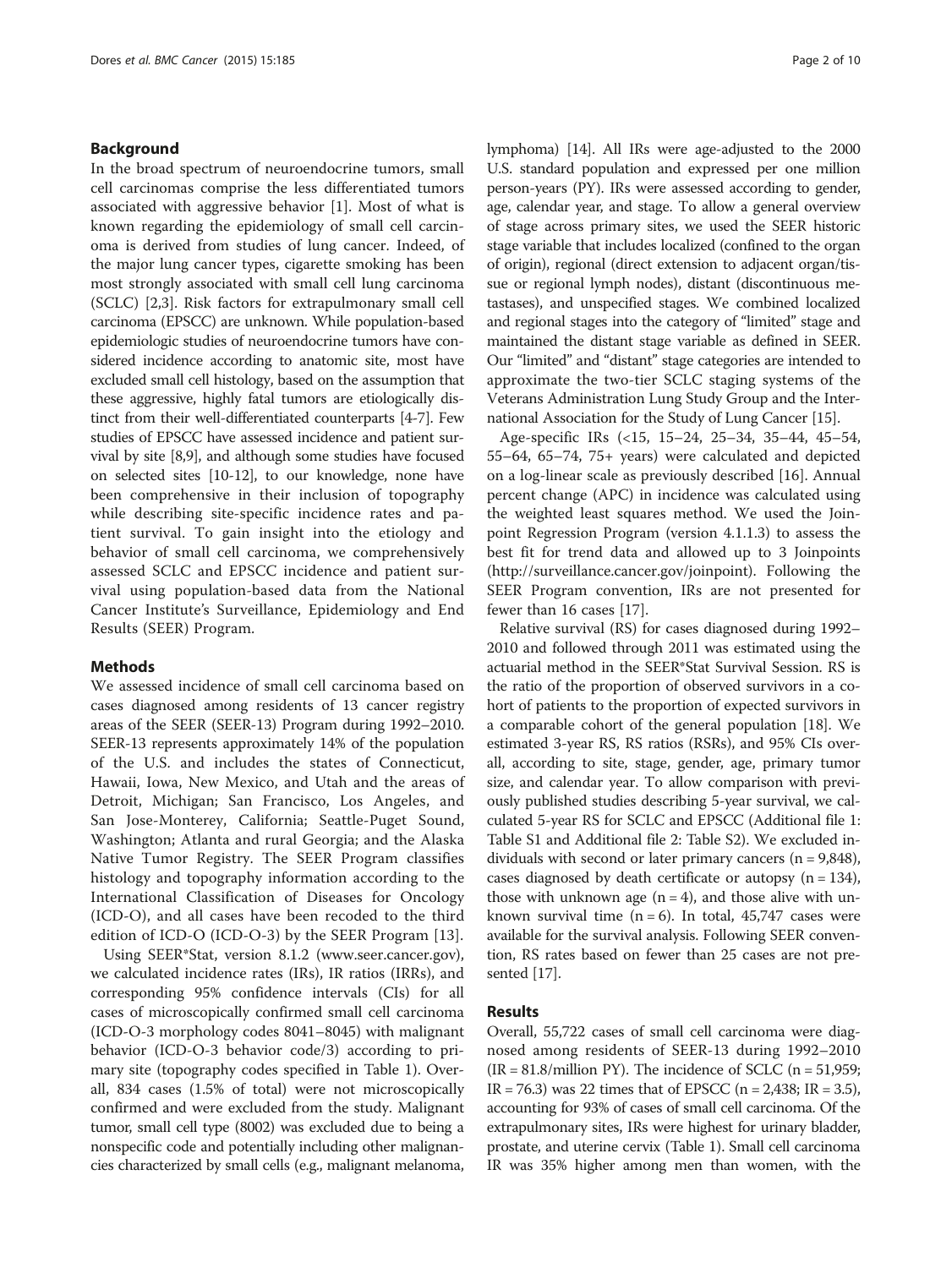|                                | ICD-0-3                         | <b>Males</b> |           | <b>Females</b> |           | Male-to-female            |                          |
|--------------------------------|---------------------------------|--------------|-----------|----------------|-----------|---------------------------|--------------------------|
| Site                           | topography codes                | No.          | IR.       | No.            | IR.       | <b>IRR</b>                | (95 % CI)                |
| Total <sup>§</sup>             | 00.0-80.9                       | 28,820       | 96.20     | 26,902         | 71.44     | 1.35                      | $(1.32, 1.37)^{+}$       |
| SCLC                           | 34.0-34.9                       | 26,798       | 89.19     | 25,161         | 66.88     | 1.33                      | $(1.31, 1.36)^{\dagger}$ |
| <b>EPSCC</b>                   | 00.0-33.9, 35.0-75.9, 77.0-77.9 | 1,272        | 4.41      | 1,166          | 3.06      | 1.44                      | $(1.33, 1.56)^{\dagger}$ |
| Salivary glands                | 07.9-08.9                       | 44           | 0.16      | $<$ 16         | $\sim$    | $\sim$                    |                          |
| Esophagus                      | 15.0-15.9                       | 106          | 0.36      | 81             | 0.21      | 1.72                      | $(1.27, 2.33)^{+}$       |
| Stomach                        | 16.0-16.9                       | 64           | 0.21      | 24             | 0.06      | 3.46                      | $(2.12, 5.80)^{+}$       |
| Colon/rectum                   | 18.0-20.9                       | 125          | 0.42      | 113            | 0.30      | 1.41                      | $(1.08, 1.84)^+$         |
| Anus                           | 21.0-21.8                       | 16           | 0.05      | 21             | 0.06      | 0.95                      | (0.46, 1.91)             |
| Liver/intrahepatic bile ducts  | 22.0-22.1                       | 18           | 0.06      | $<$ 16         | $\sim$    | $\sim$                    |                          |
| Gallbladder                    | 23.9                            | $<16$        | $\sim$    | 30             | 0.08      | $\sim$                    |                          |
| Pancreas                       | 25.0-25.9                       | 89           | 0.30      | 84             | 0.22      | 1.38                      | $(1.01, 1.88)^+$         |
| Nose, nasal cavity, middle ear | 30.0-30.1, 31.0-31.9            | 21           | 0.07      | 16             | 0.04      | 1.56                      | (0.77, 3.21)             |
| Larynx                         | 32.0-32.9                       | 37           | 0.11      | 27             | 0.07      | 1.57                      | (0.93, 2.68)             |
| Breast                         | 50.0-50.9                       | $<$ 16       | $\sim$    | 68             | 0.18      | $\sim$                    |                          |
| Vagina                         | 52.9                            | <b>NA</b>    | <b>NA</b> | 37             | 0.10      | $\sim$                    |                          |
| Cervix                         | 53.0-53.9                       | <b>NA</b>    | <b>NA</b> | 260            | 0.69      | $\sim$                    |                          |
| Uterus                         | 54.0-55.9                       | <b>NA</b>    | <b>NA</b> | 56             | 0.15      | $\sim$                    |                          |
| Ovary                          | 56.9                            | <b>NA</b>    | <b>NA</b> | 111            | 0.29      | $\sim$                    |                          |
| Prostate                       | 61.9                            | 206          | 0.73      | <b>NA</b>      | <b>NA</b> | $\widetilde{\phantom{m}}$ |                          |
| Kidney and renal pelvis        | 64.9, 65.9                      | 22           | 0.07      | $<$ 16         | $\sim$    | $\sim$                    |                          |
| Urinary bladder                | 67.0-67.9                       | 411          | 1.48      | 118            | 0.30      | 4.91                      | $(3.99, 6.09)^{\dagger}$ |
| Unknown primary                | 76.0-76.8, 80.9                 | 750          | 2.61      | 575            | 1.50      | 1.73                      | $(1.55, 1.94)^{\dagger}$ |

<span id="page-2-0"></span>Table 1 Age-adjusted incidence rates and incidence rate ratios of small cell lung carcinoma and extrapulmonary small cell carcinoma according to primary site and gender, SEER-13, 1992-2010\*

Abbreviations: CI confidence interval, EPSCC extrapulmonary small cell carcinoma, ICD-O-3 third edition of the International Classification of Diseases for Oncology, NA not applicable, No. number of cases, SCLC small cell lung carcinoma, SEER-13 13 cancer registry areas of the Surveillance, Epidemiology and End Results Program, ~ IRs and IRRs are not calculated for <16 cases.

\*Incidence rates are age-adjusted to the 2000 U.S. standard population and expressed per 1,000,000 person-years. IRRs are based on unrounded rates. † 95 % CI excludes 1.00 (based on unrounded upper and lower CI), and IRR is significant (P < 0.05).

§ Specified sites with 1–15 total cases not shown in the table (ICD-O-3 code): tongue (01.1-0.29), gum and other mouth (03.0-03.9, 05.0-05.9, 06.0-06.9), tonsil (09.0-09.9), oropharynx (10.0-10.9), hypopharynx (12.9, 13.0-13.9), other oral cavity and pharynx (14.0-14.8), small intestine (17.0-17.9), intestinal tract, unspecified (26.0-26.9), soft tissues, including heart (38.0, 47.0-47.9 49.0-49.9), retroperitoneum/peritoneum (48.0-48.8), vulva (51.0-51.9), other female genital (57.0-58.9), testis (62.0-62.9), other male genital (63.0-63.9), ureter (66.9), eye and orbit (69.0-69.9), thyroid (73.9), other endocrine (37.9, 74.0-74.9, 75.0-75.9), and lymph nodes (77.0-77.9). Sites with >15 cases, but with fewer than 16 among both, males and females, not specified in the table (No., IR, ICD-O-3 code): nasopharynx (No. = 23; IR = 0.03; 11.0-11.9), other biliary (No. = 19; IR = 0.03; 24.0-24.9), and trachea/mediastinum/other respiratory (No. = 25; IR = 0.04; 33.9, 38.1-39.9).

greatest gender disparities noted for urinary bladder and stomach (male-to-female (M/F) IRR = 4.91 and 3.46, respectively).

IRs of SCLC and EPSCC increased exponentially with advancing age among men and women, most rapidly for SCLC among both men and women and least rapidly for EPSCC among women (Figure [1](#page-3-0)). Significant gender differences in SCLC IRs were apparent beginning at ages 45–54 years (M/F IRR = 1.14; 95% CI 1.07, 1.20), peaking at the oldest age group ( $\geq 75$  years; M/F IRR = 1.60; 95% CI 1.55, 1.65). In contrast, the M/F IRRs for EPSCC rose from a female excess through ages 45–54 years (M/F  $IRR = 0.77$ ; 95% CI 0.60, 0.97) to a male excess starting at ages 55–64 years (M/F IRR = 1.38; 95% CI 1.14, 1.67) and increasing progressively until  $\geq 75$  years (IRR = 2.47; 95% CI 2.14, 2.85). Among EPSCC diagnosed prior to age 55 years, uterine cervix  $(n = 156)$  and ovary  $(n = 75)$ comprised 61% of 379 cases among women, whereas the urinary bladder  $(n = 37)$  and colon/rectum  $(n = 33)$ accounted for the largest proportion (39%) of the 179 cases among men.

In contrast to SCLC where incidence of distant stage disease predominated over limited stage (distant/limited IRR = 2.32, 95% CI 2.28, 2.37), incidence of limited stage EPSCC was significantly higher than distant stage (distant/ limited IRR = 0.89, 95% CI 0.82, 0.97) (Table [2](#page-3-0)). The distant/limited stage IRR was significantly elevated for small cell carcinoma of the stomach, colon/rectum, pancreas,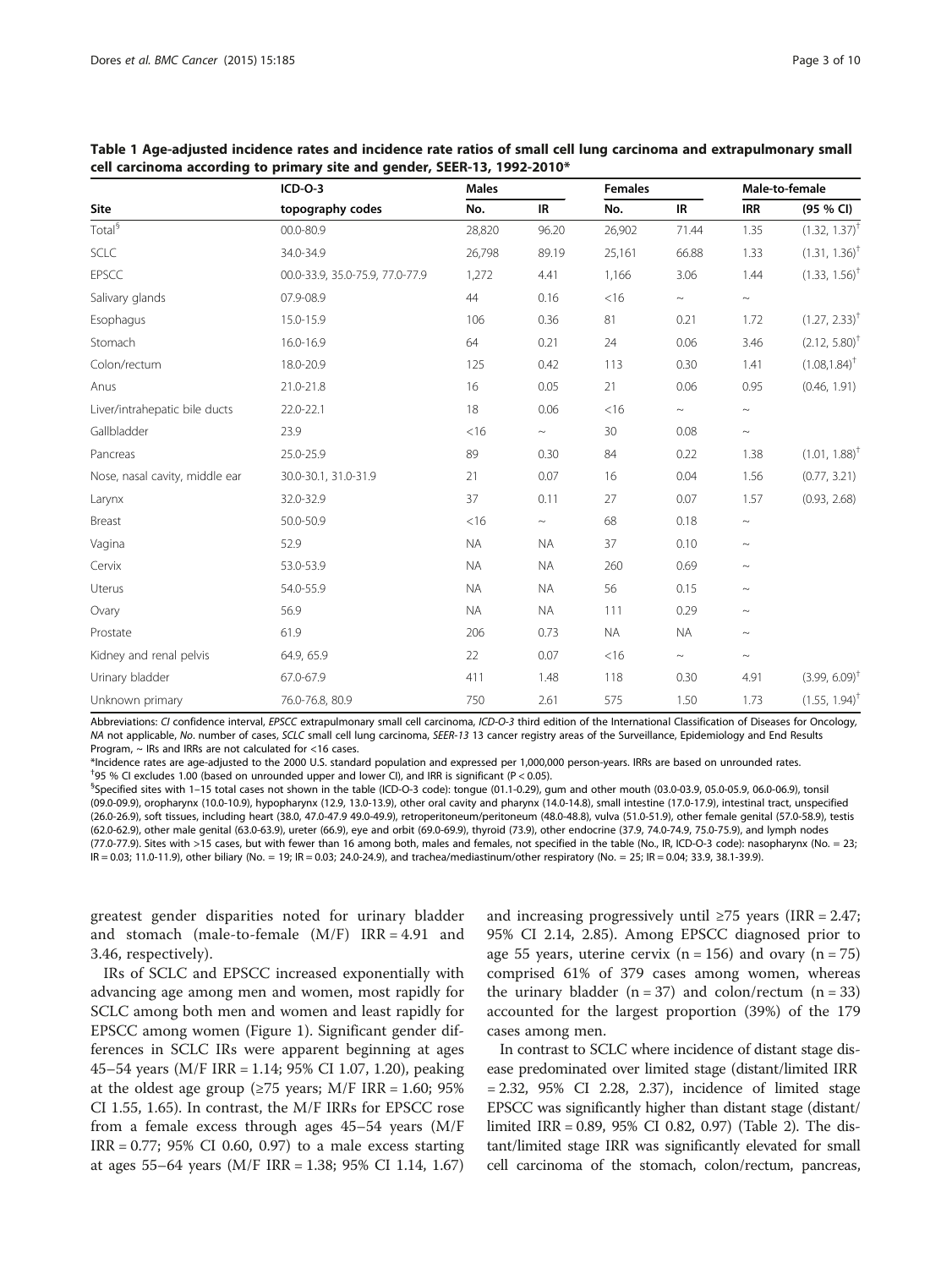<span id="page-3-0"></span>

Table 2 Age-adjusted incidence rates and incidence rate ratios of small cell lung carcinoma and extrapulmonary small cell carcinoma according to primary site and stage, SEER-13, 1992-2010\*

|                 | Limited |           | <b>Distant</b> |           | Not specified |                           | <b>Distant-to-limited</b> |                          |
|-----------------|---------|-----------|----------------|-----------|---------------|---------------------------|---------------------------|--------------------------|
| Site            | No.     | <b>IR</b> | No.            | <b>IR</b> | No.           | <b>IR</b>                 | <b>IRR</b>                | (95% CI)                 |
| Total           | 16,142  | 23.69     | 35,813         | 52.51     | 3,767         | 5.57                      | 2.22                      | $(2.18, 2.26)^{\dagger}$ |
| SCLC            | 14,963  | 21.98     | 34,770         | 50.99     | 2,226         | 3.30                      | 2.32                      | $(2.28, 2.37)^+$         |
| <b>EPSCC</b>    | 1,179   | 1.71      | 1,043          | 1.52      | 216           | 0.31                      | 0.89                      | $(0.82, 0.97)^{\dagger}$ |
| Salivary glands | 37      | 0.06      | 16             | 0.02      | $<$ 16        | $\sim$                    | 0.44                      | $(0.23, 0.81)^{\dagger}$ |
| Esophagus       | 73      | 0.11      | 93             | 0.14      | 21            | 0.03                      | 1.27                      | (0.92, 1.75)             |
| Stomach         | 22      | 0.03      | 53             | 0.08      | $<$ 16        | $\widetilde{\phantom{m}}$ | 2.42                      | $(1.45, 4.17)^{+}$       |
| Colon/rectum    | 76      | 0.11      | 152            | 0.22      | $<$ 16        | $\widetilde{\phantom{m}}$ | 1.95                      | $(1.47, 2.61)^{\dagger}$ |
| Gallbladder     | 16      | 0.02      | 24             | 0.04      | $<$ 16        | $\widetilde{\phantom{m}}$ | 1.48                      | (0.75, 2.97)             |
| Pancreas        | 20      | 0.03      | 140            | 0.21      | $<$ 16        | $\widetilde{\phantom{m}}$ | 6.87                      | $(4.30, 11.61)^+$        |
| Breast (female) | 47      | 0.12      | 21             | 0.05      | $<$ 16        | $\widetilde{\phantom{m}}$ | 0.44                      | $(0.25, 0.75)^{\dagger}$ |
| Cervix          | 174     | 0.46      | 80             | 0.21      | $<$ 16        | $\widetilde{\phantom{m}}$ | 0.46                      | $(0.35, 0.60)^{\dagger}$ |
| Uterus          | 28      | 0.07      | 25             | 0.07      | $<$ 16        | $\widetilde{\phantom{m}}$ | 0.91                      | (0.51, 1.62)             |
| Ovary           | 35      | 0.09      | 72             | 0.19      | $<$ 16        | $\sim$                    | 2.11                      | $(1.38, 3.25)^{\dagger}$ |
| Prostate        | 66      | 0.23      | 108            | 0.38      | 32            | 0.11                      | 1.62                      | $(1.18, 2.25)^{+}$       |
| Urinary bladder | 390     | 0.58      | 123            | 0.18      | 16            | 0.02                      | 0.32                      | $(0.26, 0.39)^{\dagger}$ |

Abbreviations: CI confidence interval, EPSCC extrapulmonary small cell carcinoma, No. number of cases, SCLC small cell lung carcinoma, SEER-13 13 cancer registry areas of the Surveillance, Epidemiology and End Results (SEER) Program, ~ IRs are not calculated for <16 cases.

\*Incidence rates are age-adjusted to the 2000 U.S. standard population and expressed per 1,000,000 person-years. IRRs are based on unrounded rates. To allow a general overview of stage across primary sites, we used the SEER historic stage variable that includes localized (confined to the organ of origin), regional (direct extension to adjacent organ/tissue or regional lymph nodes), distant (discontinuous metastases), and unspecified stages. We combined localized and regional stages into the category of "limited" stage and maintained the distant stage variable as defined in the SEER Program. †

95 % CI excludes 1.00 (based on unrounded upper and lower CI), and IRR is significant (P < 0.05).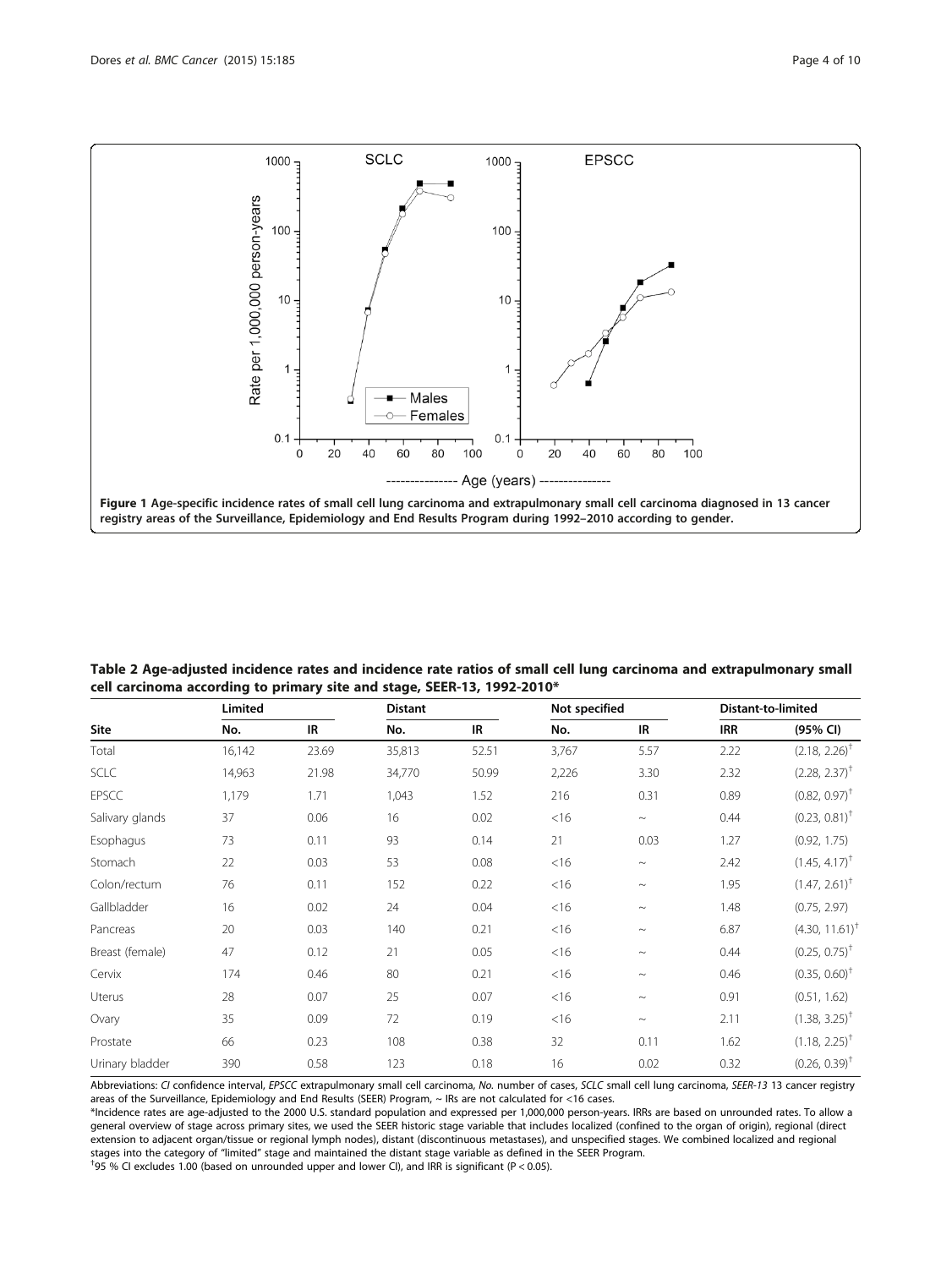ovary, and prostate, whereas IRRs were significantly decreased for salivary glands, female breast, uterine cervix, and urinary bladder.

Whereas the incidence of SCLC decreased during 1992– 2010 (APC = −2.74; P < 0.05), the incidence of EPSCC increased significantly (APC = 1.58;  $P < 0.05$ ), largely related to the marked rise in small cell carcinoma of the urinary bladder (APC =  $6.75$ ; P <  $0.05$ ) (Figure 2). Similar to SCLC, only the incidence of small cell carcinoma of unknown primary site decreased over this timeframe (APC = −4.34; P < 0.05). APC did not change significantly for any other site for which APC could be calculated. All trend data were best fitted with 0 joinpoints.

Among patients with limited stage disease, 3-year RS was significantly more favorable for patients with EPSCC than SCLC overall, among males and females <60 and ≥60 years, whites <60 years, whites and blacks ≥60 years, according to tumor size, and by calendar year period (Table [3](#page-5-0)). Among patients with distant stage small cell carcinoma, RS was poor but signifcantly better for EPSCC than for SCLC overall, among white males <60 years of age, for tumor size >7 cm, and for cases diagnosed 2001–2010. Compared to 1992–2000, survival during 2001–2010 increased significantly for limited (limited/distant RSR = 1.22, 95% CI 1.13, 1.31) and distant stage (limited/distant RSR = 1.26, 95% CI 1.09, 1.45) SCLC but not for limited (limited/distant RSR = 1.07, 95% CI 0.90, 1.27) or distant stage (limited/distant RSR = 1.22, 95% CI 0.68, 2.18) EPSCC. To allow comparison of RS by EPSCC sites, we used uterine cervix as the referent site, since there were sufficient cases to allow stable comparisons for both, limited and distant stage disease (Table [4](#page-7-0)). Compared to small cell carcinoma of the uterine cervix, 3-year RS was significantly less favorable for limited stage small cell



carcinoma of the esophagus  $(RSR = 0.64, 95\% \text{ CI } 0.42,$ 0.98) and urinary bladder (RSR = 0.78, 95% CI 0.62, 0.99), whereas for distant stage disease, pancreas was associated with significantly less favorable survival (RSR = 0.19, 95%) CI 0.04, 0.96).

#### **Discussion**

This is among the first population-based studies to describe distinct differences in incidence patterns between SCLC and EPSCC, suggesting etiologic differences, with the most convincing evidence arising from opposing temporal trends across sites. With the decrease in SCLC attributed to declining cigarette smoking, our findings raise the possibility that tobacco may have a less important role in the etiology of EPSCC overall, and also in small cell carcinoma of the bladder. Etiologic heterogeneity is also suggested by site-specific differences in incidence of EPSCC by gender, possibly reflecting varying environmental exposures and/or inherent susceptibility. Differences in stage at presentation of site-specific EPSCC may be due to distinct disease biology, since sites for which screening is available did not all present with less advanced disease (e.g., prostate), although diagnostic challenges could also affect stage at presentation. RS differences by site also suggest distinct biologic behavior and/or responsiveness to therapy.

Our findings differ from a 1970–2004 populationbased study of 1,618 cases of EPSCC from South East England where EPSCC predominated among women (male:female case ratio of 1:1.3, comparable to a case ratio of 0.77) [\[9](#page-8-0)], in contrast to our case ratio of 1.09. In South East England, small cell carcinoma of the esophagus comprised the majority of EPSCC (18%), followed by stomach (6%) and prostate (6%). Among our 2,438 cases of EPSCC, the largest fractions were of the urinary bladder (22%), uterine cervix (11%), and colon/rectum (10%). While these findings may reflect differences in study design, calendar years of study, histologic entities included, or population characteristics, they also support potential differences in exposures or susceptibility between individuals in the U.S. and South East England. A literature review including more than 130 reports of gastrointestinal small cell carcinoma during 1970–2003 also identified esophagus as the most commonly reported primary site, accounting for  $53\%$  (n = 290/544 cases) of gastrointestinal small cell carcinomas [\[19](#page-8-0)]. While tobacco and alcohol use were found to be prevalent among patients in these series, an association with these or other putative risk factors has not been identified [\[19,20\]](#page-8-0). The differences in frequency of site-specific EPSCC across studies may reflect various factors, including time periods of study, accuracy of cancer reporting to cancer registries, varying extent of screening, distinct exposures among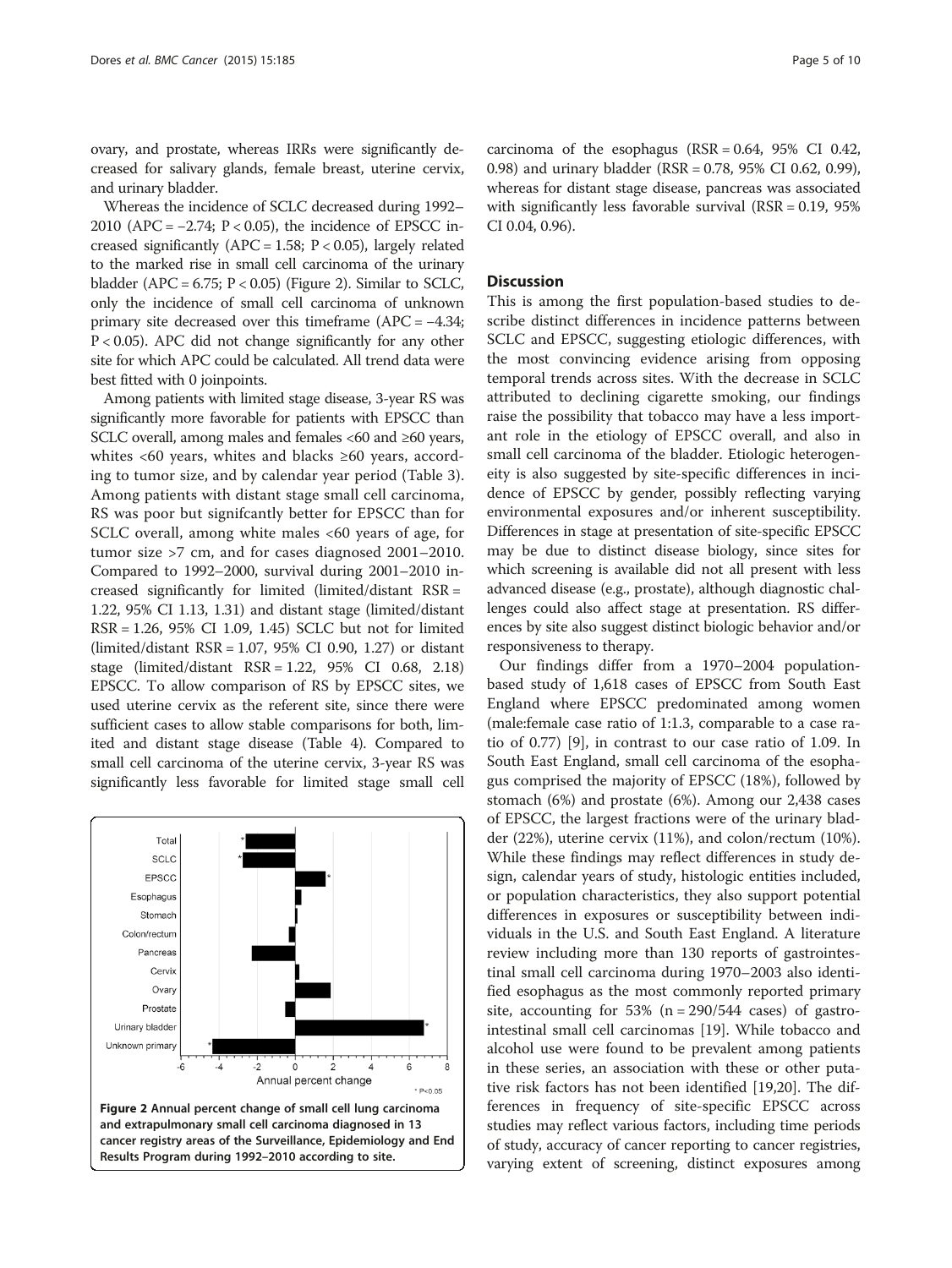| RS (%)<br>Stage<br>No.<br>(95% CI)<br>RS (%)<br>(95% CI)<br><b>RSR</b><br>(95% CI)<br>No.<br>Total <sup>+</sup><br>Limited<br>12,070<br>20.7<br>907<br>(19.9, 21.5)<br>42.7<br>(39.1, 46.2)<br>2.06<br>$(1.88, 2.26)$ ‡<br>Distant<br>29,003<br>$4.0\,$<br>(3.7, 4.2)<br>835<br>6.2<br>(4.6, 8.1)<br>1.55<br>(1.16, 2.07)<br>Gender and age<br>Males, <60 years<br>Limited<br>24.9<br>37.0<br>1,407<br>(22.6, 27.3)<br>124<br>(28.2, 45.7)<br>1.49<br>(1.15, 1.92)<br>Distant<br>$4.8\,$<br>$7.8\,$<br>3,993<br>(4.2, 5.5)<br>121<br>(3.8, 13.6)<br>1.63<br>(0.85, 3.11)<br>Females, <60 years<br>31.2<br>51.8<br>Limited<br>1,442<br>(28.7, 33.7)<br>251<br>(45.2, 58.1)<br>1.66<br>(1.43, 1.93)<br>Distant<br>7.2<br>169<br>3,043<br>(6.2, 8.1)<br>11.1<br>1.54<br>(0.96, 2.49)<br>(6.7, 16.8)<br>Males, ≥60 years<br>Limited<br>16.8<br>40.3<br>2.40<br>4,469<br>(15.6, 18.0)<br>312<br>(34.0, 46.6)<br>$(2.02, 2.85)$ ‡<br>$2.8\,$<br>Distant<br>(2.5, 3.1)<br>297<br>3.7<br>(1.8, 6.7)<br>1.32<br>11,594<br>(0.69, 2.53)<br>Females, ≥60 years<br>4,752<br>19.7<br>(18.5, 21.0)<br>220<br>38.8<br>(31.6, 45.9)<br>1.97<br>(1.62, 2.40)<br>Limited | EPSCC-to-SCLC |  |
|--------------------------------------------------------------------------------------------------------------------------------------------------------------------------------------------------------------------------------------------------------------------------------------------------------------------------------------------------------------------------------------------------------------------------------------------------------------------------------------------------------------------------------------------------------------------------------------------------------------------------------------------------------------------------------------------------------------------------------------------------------------------------------------------------------------------------------------------------------------------------------------------------------------------------------------------------------------------------------------------------------------------------------------------------------------------------------------------------------------------------------------------------------|---------------|--|
|                                                                                                                                                                                                                                                                                                                                                                                                                                                                                                                                                                                                                                                                                                                                                                                                                                                                                                                                                                                                                                                                                                                                                        |               |  |
|                                                                                                                                                                                                                                                                                                                                                                                                                                                                                                                                                                                                                                                                                                                                                                                                                                                                                                                                                                                                                                                                                                                                                        |               |  |
|                                                                                                                                                                                                                                                                                                                                                                                                                                                                                                                                                                                                                                                                                                                                                                                                                                                                                                                                                                                                                                                                                                                                                        |               |  |
|                                                                                                                                                                                                                                                                                                                                                                                                                                                                                                                                                                                                                                                                                                                                                                                                                                                                                                                                                                                                                                                                                                                                                        |               |  |
|                                                                                                                                                                                                                                                                                                                                                                                                                                                                                                                                                                                                                                                                                                                                                                                                                                                                                                                                                                                                                                                                                                                                                        |               |  |
|                                                                                                                                                                                                                                                                                                                                                                                                                                                                                                                                                                                                                                                                                                                                                                                                                                                                                                                                                                                                                                                                                                                                                        |               |  |
|                                                                                                                                                                                                                                                                                                                                                                                                                                                                                                                                                                                                                                                                                                                                                                                                                                                                                                                                                                                                                                                                                                                                                        |               |  |
|                                                                                                                                                                                                                                                                                                                                                                                                                                                                                                                                                                                                                                                                                                                                                                                                                                                                                                                                                                                                                                                                                                                                                        |               |  |
|                                                                                                                                                                                                                                                                                                                                                                                                                                                                                                                                                                                                                                                                                                                                                                                                                                                                                                                                                                                                                                                                                                                                                        |               |  |
|                                                                                                                                                                                                                                                                                                                                                                                                                                                                                                                                                                                                                                                                                                                                                                                                                                                                                                                                                                                                                                                                                                                                                        |               |  |
|                                                                                                                                                                                                                                                                                                                                                                                                                                                                                                                                                                                                                                                                                                                                                                                                                                                                                                                                                                                                                                                                                                                                                        |               |  |
|                                                                                                                                                                                                                                                                                                                                                                                                                                                                                                                                                                                                                                                                                                                                                                                                                                                                                                                                                                                                                                                                                                                                                        |               |  |
|                                                                                                                                                                                                                                                                                                                                                                                                                                                                                                                                                                                                                                                                                                                                                                                                                                                                                                                                                                                                                                                                                                                                                        |               |  |
|                                                                                                                                                                                                                                                                                                                                                                                                                                                                                                                                                                                                                                                                                                                                                                                                                                                                                                                                                                                                                                                                                                                                                        |               |  |
|                                                                                                                                                                                                                                                                                                                                                                                                                                                                                                                                                                                                                                                                                                                                                                                                                                                                                                                                                                                                                                                                                                                                                        |               |  |
|                                                                                                                                                                                                                                                                                                                                                                                                                                                                                                                                                                                                                                                                                                                                                                                                                                                                                                                                                                                                                                                                                                                                                        |               |  |
| 4.0<br>(3.6, 4.4)<br>4.9<br>Distant<br>10,373<br>248<br>(2.6, 8.4)<br>1.23<br>(0.67, 2.25)                                                                                                                                                                                                                                                                                                                                                                                                                                                                                                                                                                                                                                                                                                                                                                                                                                                                                                                                                                                                                                                             |               |  |
| Race and age                                                                                                                                                                                                                                                                                                                                                                                                                                                                                                                                                                                                                                                                                                                                                                                                                                                                                                                                                                                                                                                                                                                                           |               |  |
| Whites, <60 years                                                                                                                                                                                                                                                                                                                                                                                                                                                                                                                                                                                                                                                                                                                                                                                                                                                                                                                                                                                                                                                                                                                                      |               |  |
| Limited<br>282<br>2,360<br>28.9<br>(27.1, 30.8)<br>47.0<br>(40.8, 52.9)<br>1.63<br>(1.41, 1.88)                                                                                                                                                                                                                                                                                                                                                                                                                                                                                                                                                                                                                                                                                                                                                                                                                                                                                                                                                                                                                                                        |               |  |
| 10.1<br>Distant<br>5,849<br>5.7<br>(5.1, 6.4)<br>224<br>(6.5, 14.7)<br>1.77<br>(1.16, 2.70)                                                                                                                                                                                                                                                                                                                                                                                                                                                                                                                                                                                                                                                                                                                                                                                                                                                                                                                                                                                                                                                            |               |  |
| Blacks, <60 years                                                                                                                                                                                                                                                                                                                                                                                                                                                                                                                                                                                                                                                                                                                                                                                                                                                                                                                                                                                                                                                                                                                                      |               |  |
| Limited<br>327<br>21.3<br>(16.9, 26.1)<br>25.1<br>44<br>(13.3, 38.9)<br>1.18<br>(0.67, 2.08)                                                                                                                                                                                                                                                                                                                                                                                                                                                                                                                                                                                                                                                                                                                                                                                                                                                                                                                                                                                                                                                           |               |  |
| Distant<br>5.1<br>(3.7, 6.9)<br>10.7<br>796<br>36<br>(3.2, 23.5)<br>2.10<br>(0.76, 5.81)                                                                                                                                                                                                                                                                                                                                                                                                                                                                                                                                                                                                                                                                                                                                                                                                                                                                                                                                                                                                                                                               |               |  |
| Whites, ≥60 years                                                                                                                                                                                                                                                                                                                                                                                                                                                                                                                                                                                                                                                                                                                                                                                                                                                                                                                                                                                                                                                                                                                                      |               |  |
| Limited<br>18.5<br>38.7<br>2.09<br>7,887<br>(17.6, 19.4)<br>449<br>(33.4, 43.8)<br>(1.81, 2.42)                                                                                                                                                                                                                                                                                                                                                                                                                                                                                                                                                                                                                                                                                                                                                                                                                                                                                                                                                                                                                                                        |               |  |
| 4.5<br>Distant<br>18,793<br>3.3<br>(3.0, 3.6)<br>451<br>(2.7, 7.0)<br>1.36<br>(0.84, 2.21)                                                                                                                                                                                                                                                                                                                                                                                                                                                                                                                                                                                                                                                                                                                                                                                                                                                                                                                                                                                                                                                             |               |  |
| Blacks, ≥60 years                                                                                                                                                                                                                                                                                                                                                                                                                                                                                                                                                                                                                                                                                                                                                                                                                                                                                                                                                                                                                                                                                                                                      |               |  |
| 699<br>Limited<br>16.5<br>(13.6, 19.6)<br>41<br>47.5<br>(30.6, 62.6)<br>2.88<br>(1.95, 4.25)                                                                                                                                                                                                                                                                                                                                                                                                                                                                                                                                                                                                                                                                                                                                                                                                                                                                                                                                                                                                                                                           |               |  |
| 3.2<br>$4.3\,$<br>Distant<br>1,770<br>(2.4, 4.2)<br>50<br>(0.8, 13.1)<br>1.34<br>(0.33, 5.46)                                                                                                                                                                                                                                                                                                                                                                                                                                                                                                                                                                                                                                                                                                                                                                                                                                                                                                                                                                                                                                                          |               |  |
| Primary tumor size                                                                                                                                                                                                                                                                                                                                                                                                                                                                                                                                                                                                                                                                                                                                                                                                                                                                                                                                                                                                                                                                                                                                     |               |  |
| $\leq$ 3 cm                                                                                                                                                                                                                                                                                                                                                                                                                                                                                                                                                                                                                                                                                                                                                                                                                                                                                                                                                                                                                                                                                                                                            |               |  |
| Limited<br>2,930<br>29.2<br>(27.5, 31.0)<br>187<br>57.1<br>(48.8, 64.6)<br>1.96<br>$(1.68, 2.27)$ ‡                                                                                                                                                                                                                                                                                                                                                                                                                                                                                                                                                                                                                                                                                                                                                                                                                                                                                                                                                                                                                                                    |               |  |
| 5.5<br>Distant<br>(4.8, 6.2)<br>67<br>11.3<br>2.05<br>(0.98, 4.32)<br>4,469<br>(4.7, 20.9)                                                                                                                                                                                                                                                                                                                                                                                                                                                                                                                                                                                                                                                                                                                                                                                                                                                                                                                                                                                                                                                             |               |  |
| >3 cm - ≤7 cm                                                                                                                                                                                                                                                                                                                                                                                                                                                                                                                                                                                                                                                                                                                                                                                                                                                                                                                                                                                                                                                                                                                                          |               |  |
| Limited<br>3,391<br>21.6<br>(20.1, 23.1)<br>255<br>38.9<br>(32.3, 45.3)<br>1.80<br>$(1.50, 2.16)$ ‡                                                                                                                                                                                                                                                                                                                                                                                                                                                                                                                                                                                                                                                                                                                                                                                                                                                                                                                                                                                                                                                    |               |  |
| 4.2<br>210<br>Distant<br>6,817<br>(3.7, 4.7)<br>3.7<br>(1.6, 7.0)<br>0.88<br>(0.41, 1.87)                                                                                                                                                                                                                                                                                                                                                                                                                                                                                                                                                                                                                                                                                                                                                                                                                                                                                                                                                                                                                                                              |               |  |
| >7 cm                                                                                                                                                                                                                                                                                                                                                                                                                                                                                                                                                                                                                                                                                                                                                                                                                                                                                                                                                                                                                                                                                                                                                  |               |  |
| Limited<br>1,071<br>15.6<br>(13.3, 18.0)<br>117<br>37.0<br>(27.8, 46.3)<br>2.37<br>(1.76, 3.19)                                                                                                                                                                                                                                                                                                                                                                                                                                                                                                                                                                                                                                                                                                                                                                                                                                                                                                                                                                                                                                                        |               |  |
| Distant<br>4.9<br>12.6<br>3,079<br>(4.1, 5.7)<br>135<br>(7.3, 19.5)<br>2.57<br>(1.55, 4.27)                                                                                                                                                                                                                                                                                                                                                                                                                                                                                                                                                                                                                                                                                                                                                                                                                                                                                                                                                                                                                                                            |               |  |
| Year of diagnosis                                                                                                                                                                                                                                                                                                                                                                                                                                                                                                                                                                                                                                                                                                                                                                                                                                                                                                                                                                                                                                                                                                                                      |               |  |
| 1992-2000                                                                                                                                                                                                                                                                                                                                                                                                                                                                                                                                                                                                                                                                                                                                                                                                                                                                                                                                                                                                                                                                                                                                              |               |  |
| Limited<br>6,660<br>18.9<br>(17.9, 19.9)<br>40.9<br>(35.5, 46.3)<br>2.16<br>$(1.87, 2.50)$ ‡<br>364                                                                                                                                                                                                                                                                                                                                                                                                                                                                                                                                                                                                                                                                                                                                                                                                                                                                                                                                                                                                                                                    |               |  |

<span id="page-5-0"></span>

| Table 3 Stage-specific three-year relative survival of patients with small cell lung carcinoma and extrapulmonary small |  |
|-------------------------------------------------------------------------------------------------------------------------|--|
| cell carcinoma diagnosed in SEER-13 according to gender, age, and calendar year, 1992-2010 $*$                          |  |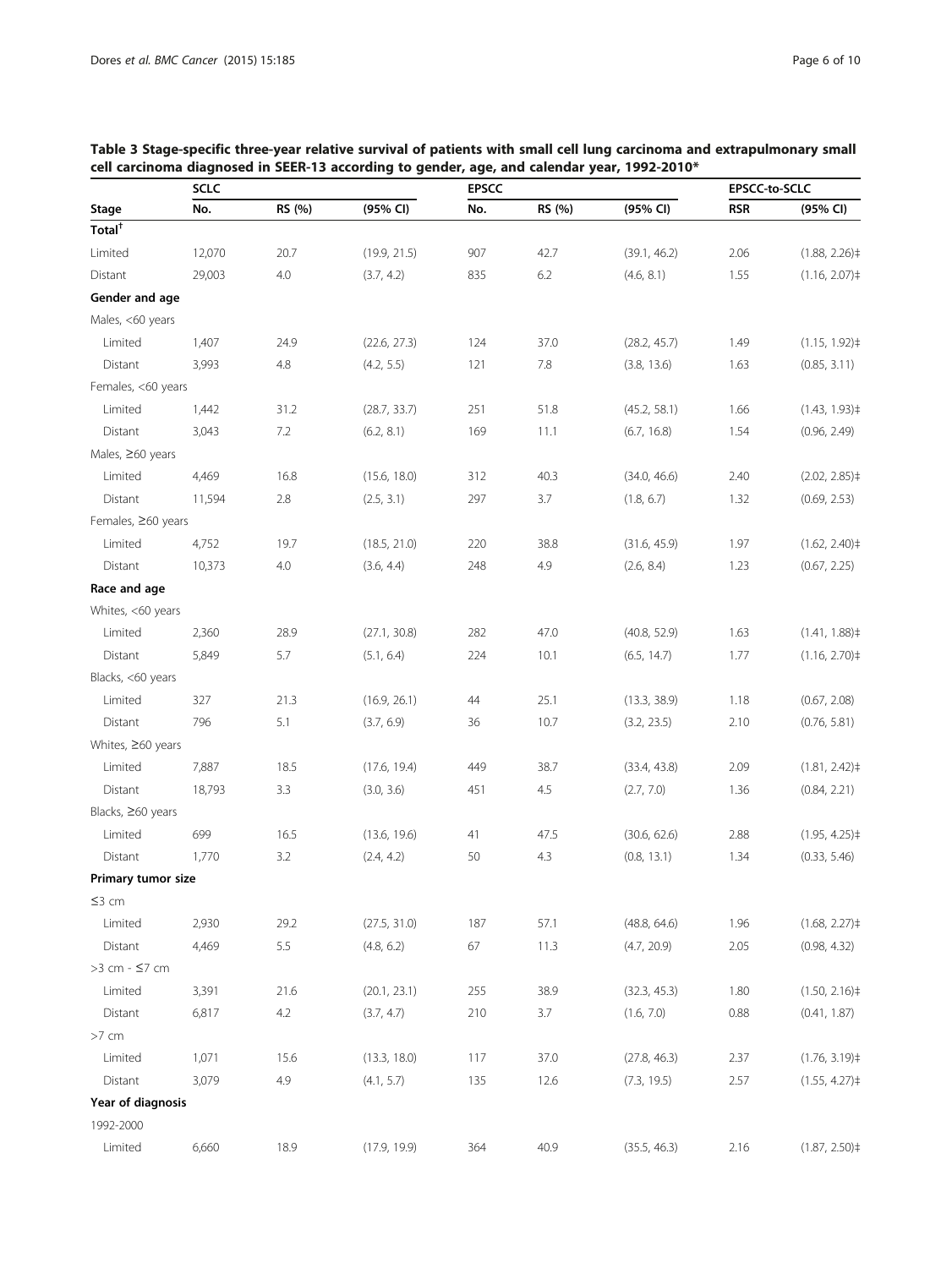| Distant   | 14.006 | 3.5  | (3.2, 3.8)   | 314             | 5.5  | (3.2, 8.5)   | i.57 | (0.98, 2.53)     |
|-----------|--------|------|--------------|-----------------|------|--------------|------|------------------|
| 2001-2010 |        |      |              |                 |      |              |      |                  |
| Limited   | 5,410  | 23.0 | (21.7, 24.2) | 543             | 43.8 | (39.1, 48.4) | .90  | $(1.69, 2.14)$ ‡ |
| Distant   | 14.997 | 4.4  | (4.1, 4.8)   | 52 <sup>1</sup> | 6.7  | (4.6, 9.3)   | 1.52 | $(1.06, 2.19)$ ‡ |

Table 3 Stage-specific three-year relative survival of patients with small cell lung carcinoma and extrapulmonary small cell carcinoma diagnosed in SEER-13 according to gender, age, and calendar year, 1992-2010\* (Continued)

Abbreviations: CI confidence interval, EPSCC extrapulmonary small cell carcinoma, No. number, RS relative survival, RSR RS ratio, SCLC small cell lung carcinoma, SEER-13 13 cancer registry areas of the Surveillance, Epidemiology and End Results (SEER) Program.

\* Based on microscopically confirmed cases of small cell carcinoma diagnosed during 1992–2010 and followed through 2011. To allow a general overview of stage across primary sites, we used the SEER historic stage variable that includes localized (confined to the organ of origin), regional (direct extension to adjacent organ/tissue or regional lymph nodes), distant (discontinuous metastases), and unspecified stages. We combined localized and regional stages into the category of "limited" stage and maintained the distant stage variable as defined in the SEER Program. †

<sup>+</sup>Stage was not specified for 1,760 cases of SCLC (3-year RS (%) = 12.1, 95 % CI = 10.5, 13.8), and 162 cases of EPSCC (3-year RS (%) = 21.0, 95 % CI = 14.6, 28.2).

‡ 95 % CI excludes 1.00 (based on unrounded upper and lower CI), and RSR is significant (P < 0.05).

populations, diverse population characteristics (e.g., race/ ethnicity), access to health care, and publication bias.

Among EPSCC, we report the highest incidence for the urinary bladder, a site that may clinically manifest early with hematuria or urinary symptoms, as supported by the more than triple number of cases diagnosed with limited stage than distant stage disease. The IRs were next highest for prostate and uterine cervix, both sites for which some form of cancer screening was available during the entire study period. For EPSCC of the cervix and female breast, there were more than twice as many cases with limited than distant stage, as would be expected in screen-detected cancers. However, there were 62% more distant than limited stage cases for the prostate, confirming findings in a prior SEER-based study (1973–2003) [\[21](#page-8-0)]. In combination, these findings raise the possibility that small cell carcinoma of the prostate may be associated with more aggressive biology than other sites for which screening is similarly available. However, alternate explanations, including a delay in diagnosis due to urinary symptoms being attributed to other causes, a missed finding of co-existing small cell carcinoma with adenocarcinoma of the prostate, or absence of elevation in prostate-specific antigen [\[22\]](#page-8-0) could also account for the predominance of distant stage disease.

Incidence rates for SCLC and nearly all evaluable sitespecific EPSCC were higher among males than females. This gender disparity in incidence has been similarly described for many other cancers [[23](#page-8-0)]. While we noted a female predominance of EPSCC prior to age 55 years, this was driven by sex-specific cancer sites (uterine cervix, ovary). An early-onset incidence pattern has been described for cervical [\[24](#page-8-0)] and ovarian cancers [[25](#page-8-0)], and whether human papillomavirus and hormonal factors, respectively, are risk factors for small cell carcinoma of these sites remains to be determined.

Lung cancer incidence rates among males and females have correlated with prior prevalence of tobacco use, in particular for SCLC and squamous cell carcinoma [[26-28](#page-8-0)], thereby supporting the hypothesis that

small cell carcinomas may share risk factors with nonsmall cell carcinomas occurring at the same site. Our study extends previous SEER-based reports [\[26](#page-8-0),[29\]](#page-8-0), and we describe a continued decline in incidence of SCLC through 2010. In contrast to the significant decline in incidence during 1992–2010 observed for SCLC, a smokingrelated cancer, the overall incidence of EPSCC increased. A rise in incidence was most notable for small cell carcinoma of the urinary bladder, despite cigarette smoking being an established risk factor for both lung and urinary bladder cancers. The increase in small cell carcinoma of the urinary bladder suggests a role for risk factor(s) other than tobacco, including occupational exposures. This finding is further supported by the decrease in incidence of papillary, squamous, and adenocarcinomas of the bladder since the early 1990s in the U.S., in contrast to the rise in small cell carcinoma previously described [\[30\]](#page-8-0). Therefore, the opposing trends of bladder cancer by histologic subtype makes early detection an unlikely explanation for the rising incidence of small cell carcinoma of the urinary bladder, as a similar direction in trend would be expected across histologic subtypes.

Consistent with some [\[8,9](#page-8-0)], but not all [\[31](#page-9-0)] prior reports, we found that RS was significantly more favorable for EPSCC than SCLC. In the U.S. and England, small cell carcinoma of female breast is associated with among the most favorable survival [[8](#page-8-0),[9\]](#page-8-0). We also found survival for limited stage small cell carcinoma of salivary gland to be favorable, although based on few cases. Younger age and smaller tumor size were also associated with more favorable survival among limited stage SCLC and EPSCC. These findings are in agreement with a SEER-based study of EPSCC (1973–2006) where age ≥50 years, tumor size ≥5 cm, regional stage, and distant stage were identified as predictors of survival in multivariate analysis [\[8](#page-8-0)]. While several population-based studies [\[8,9,](#page-8-0)[32](#page-9-0)] and single institution studies [\[31,33](#page-9-0)-[41](#page-9-0)] have evaluated survival of EPSCC, comparison between studies is difficult due to varying measures of survival calculated, in addition to the extent to which staging and treatment information is considered;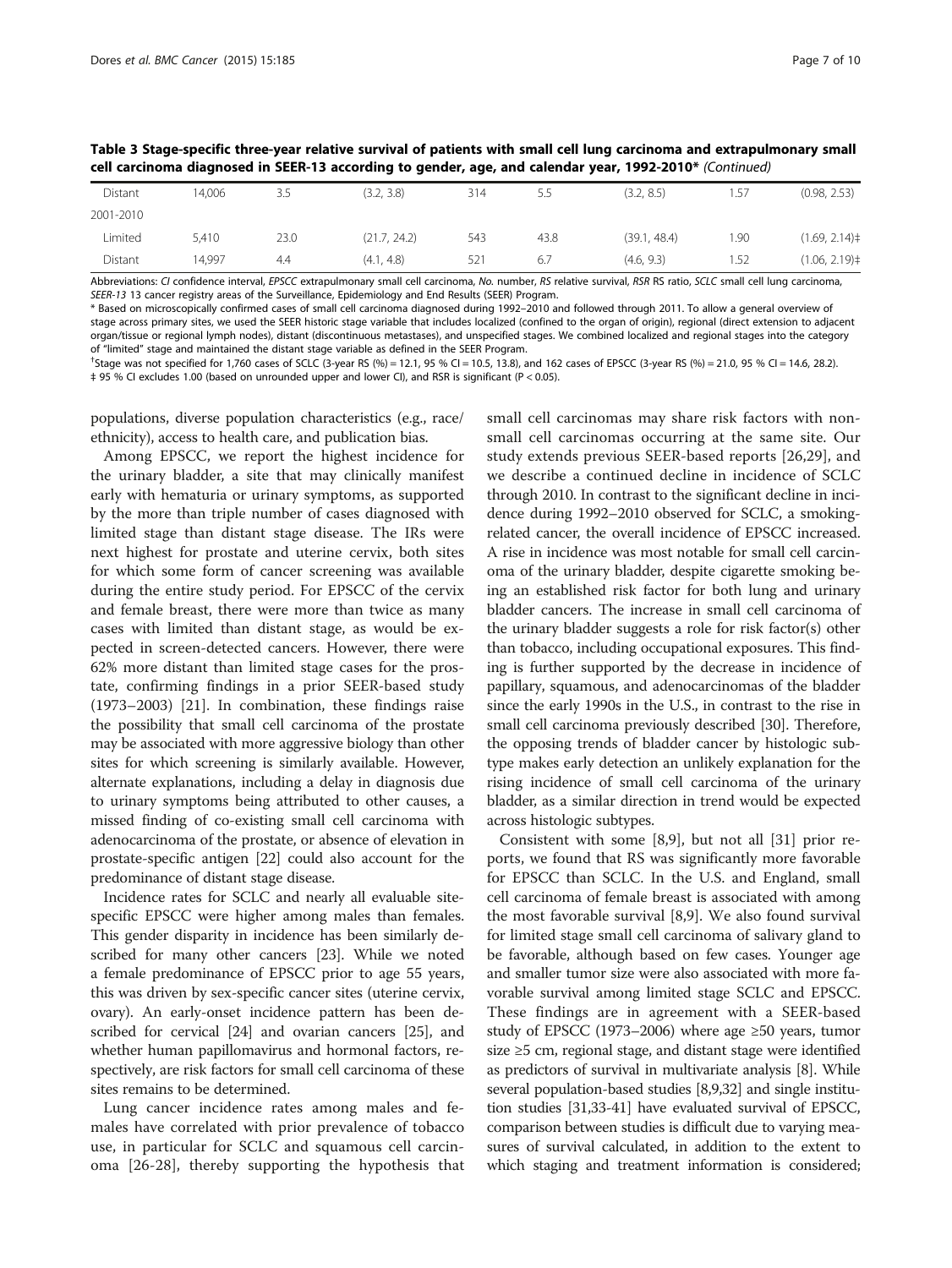| diagnosed in SEER-13 according to site, 1992-2010* |     |        |              |                           |                             |  |  |  |
|----------------------------------------------------|-----|--------|--------------|---------------------------|-----------------------------|--|--|--|
|                                                    | No. | RS (%) | (95% CI)     | <b>RSR</b>                | (95% CI)                    |  |  |  |
| Limited stage                                      |     |        |              |                           |                             |  |  |  |
| Uterine cervix                                     | 164 | 51.6   | (43.3, 59.2) | 1.00                      |                             |  |  |  |
| Salivary glands                                    | 27  | 67.7   | (41.9, 83.9) | 1.31                      | (0.93, 1.86)                |  |  |  |
| Esophagus                                          | 56  | 33.2   | (20.6, 46.3) | 0.64                      | $(0.42, 0.98)^+$            |  |  |  |
| Stomach                                            | 18  | $\sim$ |              | $\sim$                    |                             |  |  |  |
| Colon/rectum                                       | 59  | 40.0   | (26.5, 53.2) | 0.78                      | (0.53, 1.13)                |  |  |  |
| Pancreas                                           | 15  | $\sim$ |              | $\sim$                    |                             |  |  |  |
| Larynx                                             | 31  | 34.0   | (17.7, 51.0) | 0.66                      | (0.39, 1.12)                |  |  |  |
| Female breast                                      | 39  | 62.5   | (42.3, 77.3) | 1.21                      | (0.88, 1.68)                |  |  |  |
| Ovary                                              | 33  | 41.0   | (23.9, 57.4) | 0.79                      | (0.51, 1.24)                |  |  |  |
| Prostate                                           | 50  | 36.4   | (21.5, 51.4) | 0.71                      | (0.45, 1.10)                |  |  |  |
| Urinary bladder                                    | 256 | 40.5   | (33.6, 47.4) | 0.78                      | $(0.62, 0.99)^+$            |  |  |  |
| <b>Distant stage</b>                               |     |        |              |                           |                             |  |  |  |
| Uterine cervix                                     | 74  | 9.4    | (3.8, 18.0)  | 1.00                      |                             |  |  |  |
| Salivary glands                                    | 12  | $\sim$ |              | $\widetilde{\phantom{m}}$ |                             |  |  |  |
| Esophagus                                          | 75  | 1.4    | (0.1, 6.7)   | 0.15                      | (0.02, 1.22)                |  |  |  |
| Stomach                                            | 42  | 5.1    | (0.9, 15.2)  | 0.54                      | (0.12, 2.56)                |  |  |  |
| Colon/rectum                                       | 116 | 2.2    | (0.4, 6.6)   | 0.23                      | (0.05, 1.10)                |  |  |  |
| Pancreas                                           | 118 | 1.8    | (0.3, 5.8)   | 0.19                      | $(0.04, 0.96)$ <sup>+</sup> |  |  |  |
| Larynx                                             | 2   | $\sim$ |              | $\tilde{}$                |                             |  |  |  |
| Female breast                                      | 14  | $\sim$ |              | $\widetilde{\phantom{m}}$ |                             |  |  |  |
| Ovary                                              | 65  | 19.9   | (10.8, 31.0) | 2.12                      | (0.83, 5.37)                |  |  |  |
| Prostate                                           | 88  | 7.4    | (2.9, 14.9)  | 0.79                      | (0.26, 2.43)                |  |  |  |
| Urinary bladder                                    | 87  | 2.9    | (0.6, 9.0)   | 0.31                      | (0.07, 1.46)                |  |  |  |

<span id="page-7-0"></span>Table 4 Stage-specific three-year relative survival of patients with extrapulmonary small cell carcinoma

Abbreviations: CI confidence interval, No. number, RS relative survival, RSR RS ratio, SEER-13 13 cancer registry areas of the Surveillance, Epidemiology and End Results Program,  $\sim$  relative survival not calculated for  $<$  25 cases. \*Based on microscopically confirmed cases of small cell carcinoma diagnosed during 1992–2010 and followed through 2011. To allow a general overview of stage across primary sites, we used the SEER historic stage variable that includes localized (confined to the organ of origin), regional (direct extension to adjacent organ/tissue or regional lymph nodes), distant (discontinuous metastases), and unspecified stages. We combined localized and regional stages into the category of "limited" stage and maintained the distant stage variable as defined in the SEER Program.

† 95 % CI excludes 1.00 (based on unrounded upper and lower CI), and RSR is significant ( $P < 0.05$ ).

access to medical care is available; and distinct characteristics (e.g., race/ethnicity, socioeconomic status) are reflected in study populations. Additionally, with site-specific variation in survival of EPSCC, the entities included within the category of EPSCC across studies are likely to influence overall survival estimates.

A modest improvement in survival of SCLC has been reported since the 1970s and 1980s [\[42,43\]](#page-9-0), and we observed a slight, but statistically significant, improvement in limited and extensive stage SCLC RS and a nonsignificant improvement in EPSCC RS subsequent to the 1990s. Despite statistical associations, clinically, the minimal change in survival

over time likely reflects the lack of new therapies available for SCLC, with platinum agents remaining the mainstay of therapy since the 1980s [[43\]](#page-9-0). Although the optimal treatment for EPSCC is unknown, it is often managed like SCLC [[31](#page-9-0)], and while identification of new agents in the future may affect survival of both SCLC and EPSCC, variable response by site of disease might be expected based on historically reported differences in site-specific survival.

The strength of our population-based study includes the large size which allowed evaluation of incidence and patient survival by site. Despite its large size, we did not have sufficient cases of EPSCC to assess age-specific IRs, temporal trends, or RS for every specified site. Pathology was not centrally reviewed, so we cannot exclude the possibility of misclassification of other histologic entities characterized by small cells [\[14\]](#page-8-0), including well differentiated neuroendocrine tumors. Our survival analyses did not include information on prognostic indicators such as performance status, lactate dehydrogenase, or weight loss because this information is not collected by the SEER Program. Additionally, we did not consider treatment or response to treatment in our survival analyses because treatment data (surgery, radiation) are limited to the first course of therapy, and information on chemotherapy, the mainstay of treatment for small cell carcinoma, is not publicly available. Lastly, our staging dichotomy (limited vs. distant stage) may have resulted in misclassification by stage, thereby yielding conservative RS estimates for limited stage disease and optimistic RS estimates for distant stage disease.

#### Conclusions

In summary, distinct incidence patterns suggest that there are etiologic differences between SCLC and EPSCC. Opposing temporal trends for SCLC and EPSCC since the 1990s support a less important role for cigarette smoking in EPSCC overall than in SCLC. Gender disparities in incidence of site-specific EPSCC further implicate distinct exposures and/or inherent susceptibility differences by site. Disease biology of EPSCC also appears to differ by primary site, as demonstrated by some screen-detectable cancer sites presenting predominantly with limited stage disease (e.g., uterine cervix, female breast) in contrast to other sites where distant stage disease predominated (e.g., prostate). Lastly, while a survival advantage was evident for limited stage EPSCC compared to SCLC, the advantage was less pronounced for distant stage small cell carcinoma which was associated with dismal survival across nearly all sites. The generally poor survival associated with small cell carcinoma underscores the importance of understanding disease etiology, identifying prevention/screening modalities, considering new treatment approaches, and ensuring that older patients and racially/ethnically diverse populations are included in clinical trials of new agents.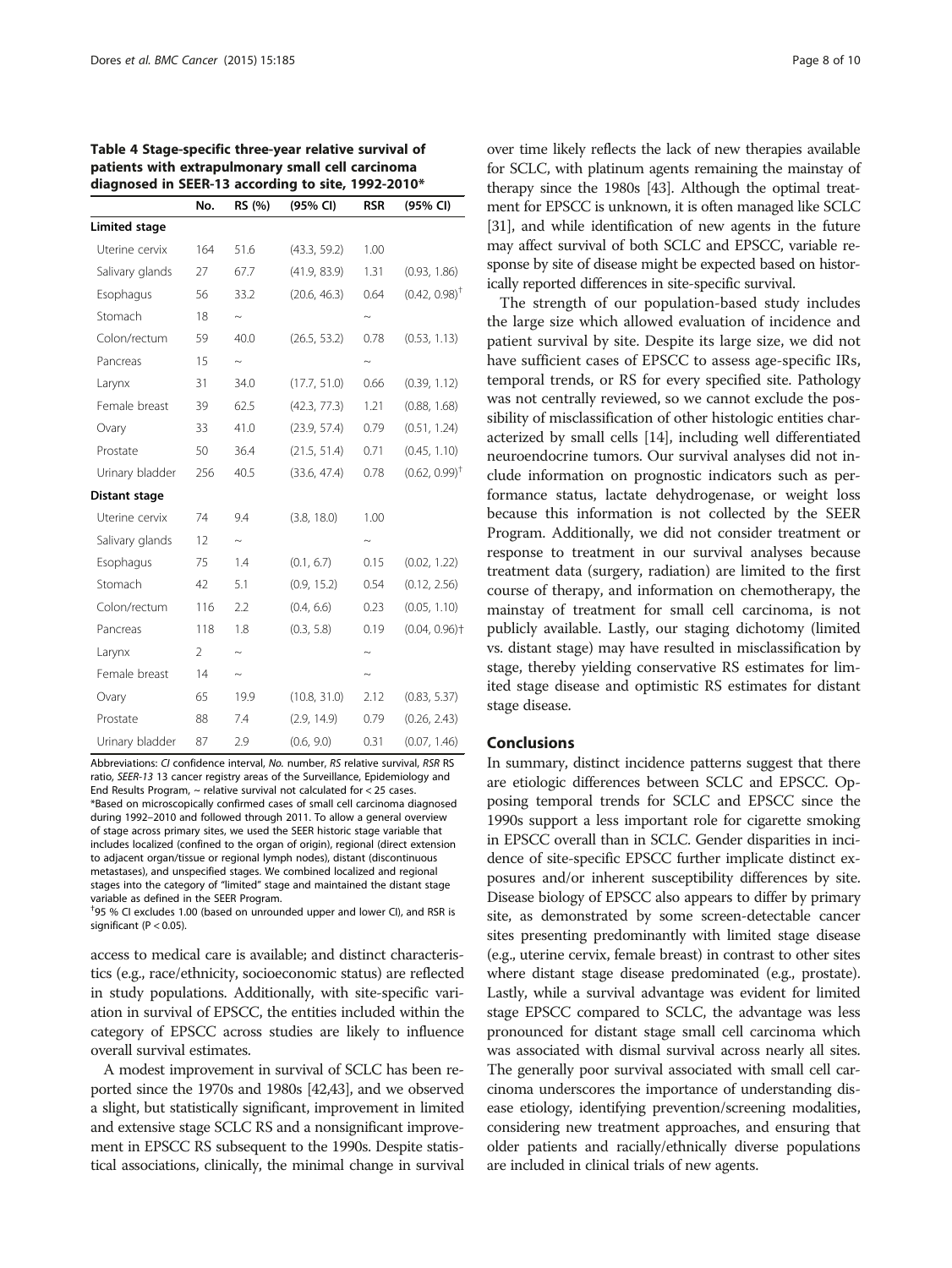#### <span id="page-8-0"></span>Additional files

[Additional file 1: Table S1.](http://www.biomedcentral.com/content/supplementary/s12885-015-1188-y-s1.docx) Stage-specific five-year relative survival of patients with small cell lung carcinoma and extrapulmonary small cell carcinoma diagnosed in SEER-13 according to gender, age, calendar year, and site, 1992-2010\*.

[Additional file 2: Table S2.](http://www.biomedcentral.com/content/supplementary/s12885-015-1188-y-s2.docx) Stage-specific five-year relative survival of patients with extrapulmonary small cell carcinoma diagnosed in SEER-13 according to site, 1992-2010\*.

#### **Abbreviations**

APC: Annual percent change; CI: Confidence interval; EPSCC: Extrapulmonary small cell carcinoma; ICD-O: International Classification of Diseases for Oncology; ICD-O-3: Third edition of ICD-O; IR: Incidence rate; IRR: Incidence rate ratio; M/F: Male-to-female; PY: Person-years; RS: Relative survival; RSR: Relative survival ratio; SCLC: Small cell lung carcinoma; SEER: Surveillance, Epidemiology and End Results; SEER-13: 13 cancer registry areas of the SEER Program.

#### Competing interests

The authors have no competing interests to declare.

#### Authors' contributions

All authors participated in the conception and design of the study and data interpretation. GMD performed the analysis and drafted the manuscript. All authors critically reviewed the manuscript for important intellectual content, and approved the final manuscript.

#### Acknowledgements

The authors would like to thank David P. Check of the Division of Cancer Epidemiology and Genetics, National Cancer Institute for his expert assistance with the figures and the reviewers of our manuscript for their insightful suggestions. This work was supported by the Oklahoma City Veterans Affairs Health Care System, Oklahoma City, OK and the Intramural Research Program of the National Cancer Institute, National Institutes of Health, Department of Health and Human Services, Bethesda, MD. The Department of Veterans Affairs and the Intramural Research Program of the National Cancer Institute had no role in the design, data analysis, interpretation of data, manuscript writing, or submission process of this manuscript.

#### Author details

<sup>1</sup>Oklahoma City Veterans Affairs Health Care System, Oklahoma City, OK 73104, USA. <sup>2</sup> Department of Health and Human Services, Division of Cancer Epidemiology and Genetics, National Cancer Institute, National Institutes of Health, Bethesda, MD 20892, USA. <sup>3</sup> Hematology and Oncology Associates, St. Louis, MO 63136, USA. <sup>4</sup>John Peter Smith Hospital, Fort Worth, TX 76104, USA. <sup>5</sup>University of North Texas Health Science Center, Fort Worth, TX 76106, USA.

## Received: 11 March 2014 Accepted: 12 March 2015<br>Published online: 27 March 2015

#### References

- Bertino EM, Confer PD, Colonna JE, Ross P, Otterson GA. Pulmonary neuroendocrine/carcinoid tumors: a review article. Cancer. 2009;115(19):4434–41.
- 2. Kenfield SA, Wei EK, Stampfer MJ, Rosner BA, Colditz GA. Comparison of aspects of smoking among the four histological types of lung cancer. Tob Control. 2008;17(3):198–204.
- 3. Lubin JH, Blot WJ. Assessment of lung cancer risk factors by histologic category. J Natl Cancer Inst. 1984;73(2):383–9.
- 4. Crocetti E, Paci E. Malignant carcinoids in the USA, SEER 1992–1999. An epidemiological study with 6830 cases. Eur J Cancer Prev. 2003;12(3):191–4.
- 5. Hauso O, Gustafsson BI, Kidd M, Waldum HL, Drozdov I, Chan AK, et al. Neuroendocrine tumor epidemiology: contrasting Norway and North America. Cancer. 2008;113(10):2655–64.
- 6. Lawrence B, Gustafsson BI, Chan A, Svejda B, Kidd M, Modlin IM. The epidemiology of gastroenteropancreatic neuroendocrine tumors. Endocrinol Metab Clin N Am. 2011;40(1):1–18. vii.
- 7. Yao JC, Hassan M, Phan A, Dagohoy C, Leary C, Mares JE, et al. One hundred years after "carcinoid": epidemiology of and prognostic factors for

neuroendocrine tumors in 35,825 cases in the United States. J Clin Oncol. 2008;26(18):3063–72.

- 8. Grossman RA, Pedroso FE, Byrne MM, Koniaris LG, Misra S. Does surgery or radiation therapy impact survival for patients with extrapulmonary small cell cancers? J Surg Oncol. 2011;104(6):604–12.
- 9. Wong YN, Jack RH, Mak V, Henrik M, Davies EA. The epidemiology and survival of extrapulmonary small cell carcinoma in South East England, 1970–2004. BMC Cancer. 2009;9:209.
- 10. Chen J, Macdonald OK, Gaffney DK. Incidence, mortality, and prognostic factors of small cell carcinoma of the cervix. Obstet Gynecol. 2008;111(6):1394–402.
- 11. Koay EJ, Teh BS, Paulino AC, Butler EB. A Surveillance, Epidemiology, and end results analysis of small cell carcinoma of the bladder: epidemiology, prognostic variables, and treatment trends. Cancer. 2011;117(23):5325–33.
- 12. van der Aa MA, Helmerhorst TJ, Siesling S, Riemersma S, Coebergh JW. Vaginal and (uncommon) cervical cancers in the Netherlands, 1989–2003. Int J Gynecol Cancer. 2010;20(4):638–45.
- 13. Fritz A, Percy C, Jack A, Shanmugaratnam K, Sobin L, Parkin DM, et al. International Classification of Diseases for Oncology, 3rd edn. Geneva (Switzerland): World Health Organization; 2000.
- 14. Quinn AM, Blackhall F, Wilson G, Danson S, Clamp A, Ashcroft L, et al. Extrapulmonary small cell carcinoma: a clinicopathological study with identification of potential diagnostic mimics. Histopathology. 2012;61(3):454–64.
- 15. Micke P, Faldum A, Metz T, Beeh KM, Bittinger F, Hengstler JG, et al. Staging small cell lung cancer: Veterans Administration lung study group versus International Association for the Study of Lung Cancer–what limits limited disease? Lung cancer (Amsterdam, Netherlands). 2002;37(3)):271–6.
- 16. Devesa SS, Donaldson J, Fears T. Graphical presentation of trends in rates. Am J Epidemiol. 1995;141(4):300–4.
- 17. Howlader N, Noone AM, Krapcho M, Garshell J, Neyman N, Altekruse SF, et al. SEER Cancer Statistics Review, 1975–2010. Bethesda: National Cancer Institute; 2013.
- 18. Ries LAG, Young Jr JL, Keel GE, Eisner MP, Lin YD, Horner M-J. SEER Survival Monograph: Cancer Survival Among Adults: U.S. SEER Program, 1988–2001, Patient and Tumor Characteristics. In: National Cancer Institute, SEER Program. 2007.
- 19. Brenner B, Tang LH, Klimstra DS, Kelsen DP. Small-cell carcinomas of the gastrointestinal tract: a review. J Clin Oncol. 2004;22(13):2730–9.
- 20. Casas F, Ferrer F, Farrus B, Casals J, Biete A. Primary small cell carcinoma of the esophagus: a review of the literature with emphasis on therapy and prognosis. Cancer. 1997;80(8):1366–72.
- 21. Deorah S, Rao MB, Raman R, Gaitonde K, Donovan JF. Survival of patients with small cell carcinoma of the prostate during 1973–2003: a populationbased study. BJU Int. 2011;109(6):824–30.
- 22. Sella A, Konichezky M, Flex D, Sulkes A, Baniel J. Low PSA metastatic androgen- independent prostate cancer. Eur Urol. 2000;38(3):250–4.
- 23. Cook MB, Dawsey SM, Freedman ND, Inskip PD, Wichner SM, Quraishi SM, et al. Sex disparities in cancer incidence by period and age. Cancer Epidemiol Biomarkers Prev. 2009;18(4):1174–82.
- 24. Kurdgelashvili G, Dores GM, Srour SA, Chaturvedi A, Huycke MM, Devesa SS: Incidence of potentially HPV-related neoplasms in the United States, 1978–2007. Cancer 2013:In press.
- 25. Goodman MT, Shvetsov YB. Incidence of ovarian, peritoneal, and fallopian tube carcinomas in the United States, 1995–2004. Cancer Epidemiol Biomarkers Prev. 2009;18(1):132–9.
- 26. Travis WD, Lubin J, Ries L, Devesa S. United States lung carcinoma incidence trends: declining for most histologic types among males, increasing among females. Cancer. 1996;77(12):2464–70.
- 27. Jemal A, Travis WD, Tarone RE, Travis L, Devesa SS. Lung cancer rates convergence in young men and women in the United States: analysis by birth cohort and histologic type. Int J Cancer. 2003;105(1):101–7.
- 28. Devesa SS, Bray F, Vizcaino AP, Parkin DM. International lung cancer trends by histologic type: male:female differences diminishing and adenocarcinoma rates rising. Int J Cancer. 2005;117(2):294–9.
- 29. Riaz SP, Luchtenborg M, Coupland VH, Spicer J, Peake MD, Moller H. Trends in incidence of small cell lung cancer and all lung cancer. Lung cancer (Amsterdam, Netherlands). 2012;75(3):280–4.
- 30. Zhang Y, Zhu C, Curado MP, Zheng T, Boyle P. Changing patterns of bladder cancer in the USA: evidence of heterogeneous disease. BJU Int. 2011;109(1):52–6.